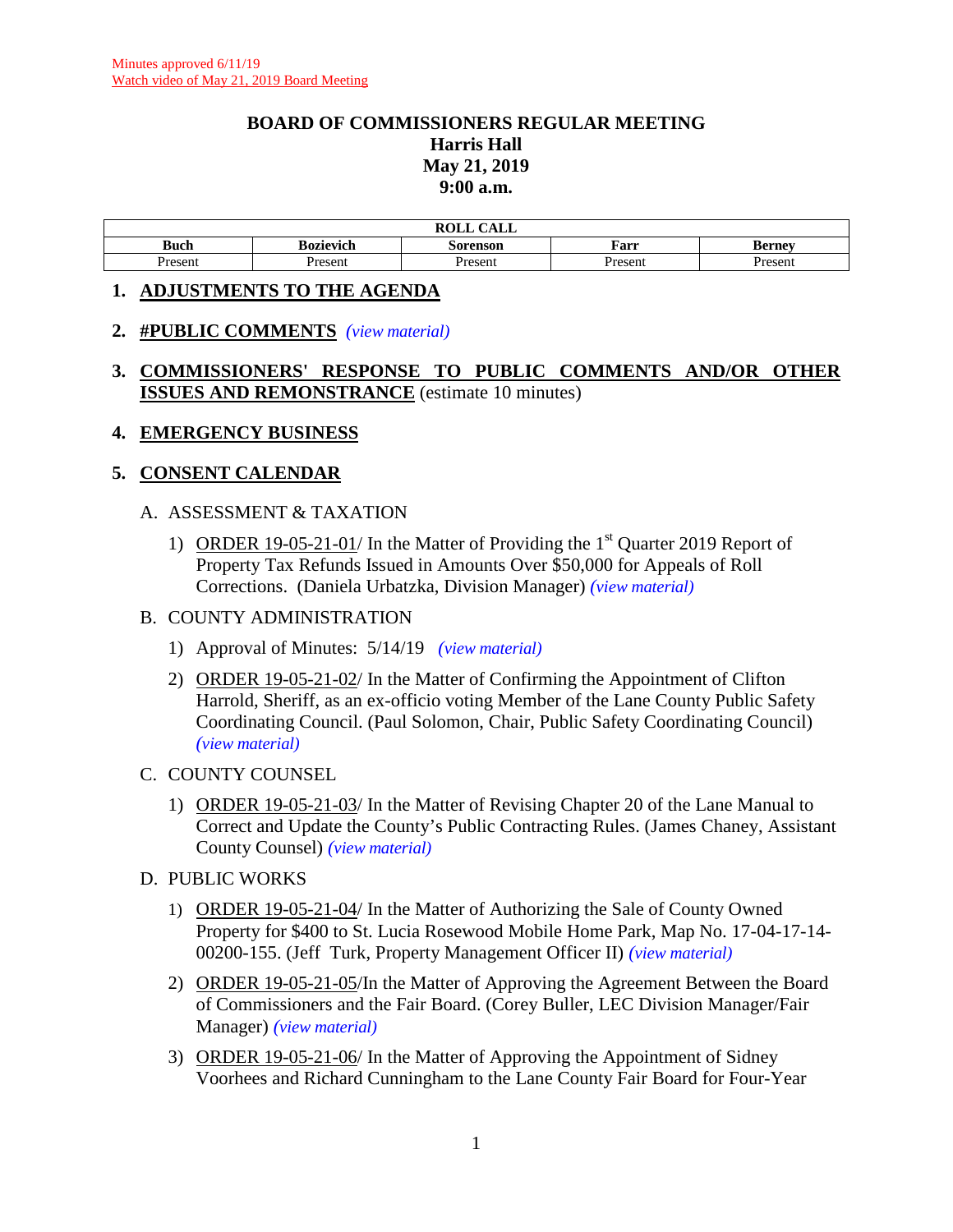Terms Ending December 31, 2022. (Corey Buller, LEC Division Manager/Fair Manager) *(view [material\)](http://www.lanecounty.org/UserFiles/Servers/Server_3585797/File/Government/BCC/2019/2019_AGENDAS/052119agenda/T.5.D.3.pdf)*

| <b>MOTION: Buch</b>            |      | <b>COMMENTS:</b> |
|--------------------------------|------|------------------|
| <b>SECOND: Berney</b>          |      |                  |
| VOTE                           |      |                  |
| <b>Name</b>                    | Vote |                  |
| Commissioner Jay Bozievich     | YES. |                  |
| Commissioner Peter Sorenson    | YES. |                  |
| Commissioner Pat Farr          | YES. |                  |
| <b>Commissioner Joe Berney</b> | YES. |                  |
| Commissioner Heather Buch      | YES. |                  |

# **6. COUNTY ADMINISTRATION**

A. ORDER 19-05-21-07/ In the Matter of Ratifying the Fiscal Year 2109-20 Regional Wastewater Program Budget and Capital Improvements Program as Approved by the Metropolitan Wastewater Management Commission. (Matt Stouder, MWMC Executive Officer / General Manager; Dave Breitenstein, Eugene Wastewater Division Director; Katherine Bishop, Springfield Environmental Service Program Manager) (estimate 30 minutes [20/10]) (**9:30 a.m. Time Certain)** *(view [material\)](http://www.lanecounty.org/UserFiles/Servers/Server_3585797/File/Government/BCC/2019/2019_AGENDAS/052119agenda/T.6.A.pdf)*

| <b>MOTION: Farr</b>              |            | <b>COMMENTS:</b> |
|----------------------------------|------------|------------------|
| <b>SECOND: Bozievich</b>         |            |                  |
| VOTE                             |            |                  |
| <b>Name</b>                      | Vote       |                  |
| Commissioner Jay Bozievich       | YES.       |                  |
| Commissioner Peter Sorenson      | <b>YES</b> |                  |
| <b>Commissioner Pat Farr</b>     | YES.       |                  |
| Commissioner Joe Berney          | YES.       |                  |
| <b>Commissioner Heather Buch</b> | <b>YES</b> |                  |

- B. REPORT/ Public Safety Coordinating Council Quarterly Report. (Paul Solomon, Chair, Public Safety Coordinating Council; Susan Sowards, Principal Criminal Justice Planner) (estimate 45 minutes [30/15]) (**10:00 a.m. Time Certain)**
- C. Announcements

# **7. PUBLIC WORKS**

A. FIRST READING AND SETTING THE SECOND READING AND PUBLIC HEARING / ORDINANCE NO. 19-03/ In the Matter of Amending Lane Code 14.080 Appeals and 14.090 Limitations on Approved and Denied Applications to Make Corrections Required by the Land Use Board of Appeals Remand of Ordinance 18-02 (LUBA No. 2018-093); Amending Lane Code Chapter 14 to Make Minor Clarifications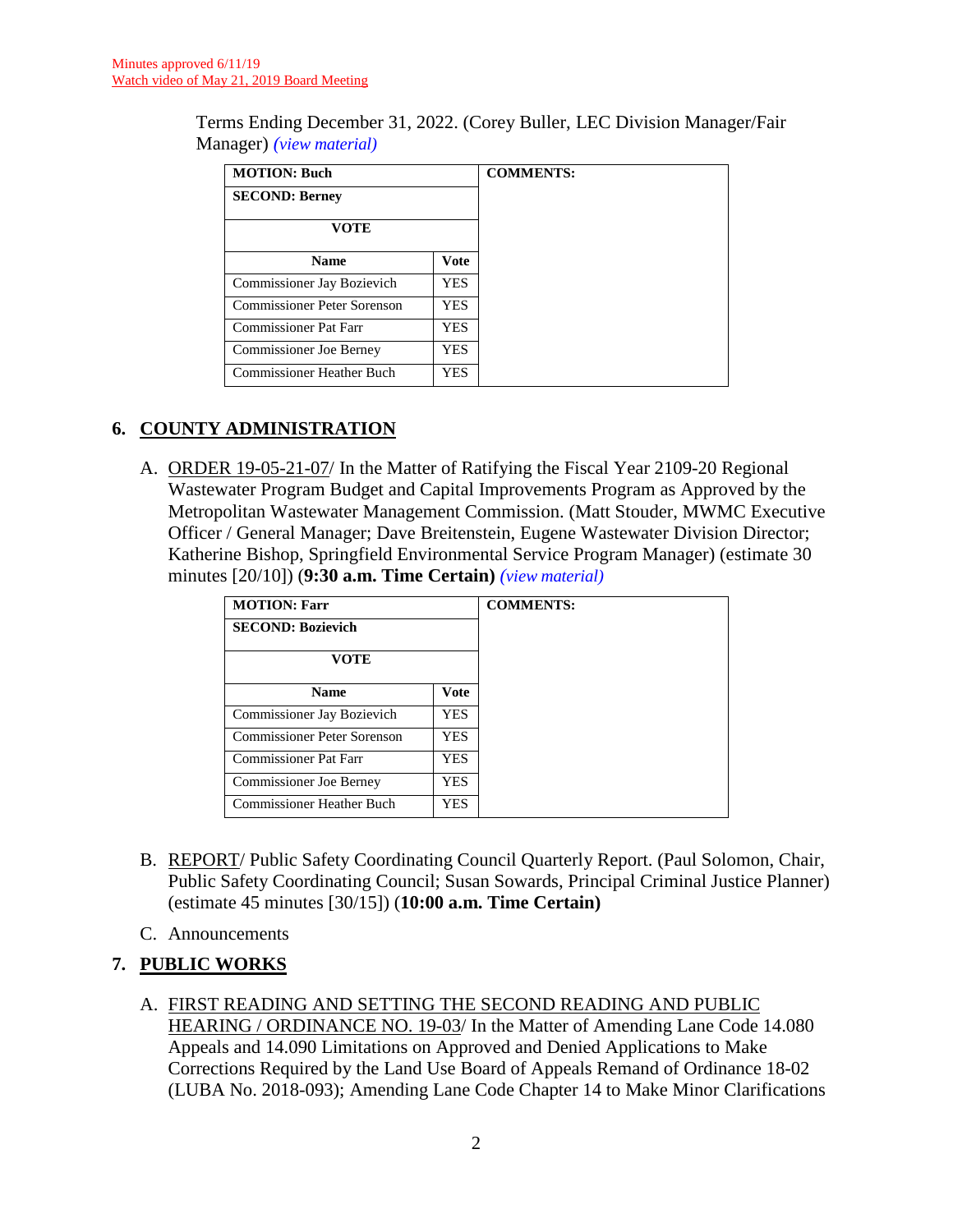and Corrections; and Adopting a Savings and Severability Clause. (File No. 509-PA19- 05317). (Second Reading and Public Hearing, June 11, 2019, 1:30 p.m. Time Certain) (Amber Bell, Interim Planning Supervisor) (estimate 5 minutes) *(view [material\)](http://www.lanecounty.org/UserFiles/Servers/Server_3585797/File/Government/BCC/2019/2019_AGENDAS/052119agenda/T.7.A.pdf)*

| <b>MOTION: Buch</b><br><b>SECOND: Berney</b><br>VOTE |      | <b>COMMENTS: Motion to approve first</b><br>reading and set second reading and<br>public hearing for June 11 at 1:30 p.m.<br><b>Time Certain.</b> |
|------------------------------------------------------|------|---------------------------------------------------------------------------------------------------------------------------------------------------|
| <b>Name</b>                                          | Vote |                                                                                                                                                   |
| Commissioner Jay Bozievich                           | YES. |                                                                                                                                                   |
| <b>Commissioner Peter Sorenson</b>                   | YES. |                                                                                                                                                   |
| <b>Commissioner Pat Farr</b>                         | YES. |                                                                                                                                                   |
| <b>Commissioner Joe Berney</b>                       | YES  |                                                                                                                                                   |
| <b>Commissioner Heather Buch</b>                     | YES. |                                                                                                                                                   |

B. WORK SESSION/ River Road-Santa Clara Neighborhood Plan Project Update. (Lindsey Eichner, Lane County Senior Planner; Terri Harding, City of Eugene Principal Planner) (estimate 60 minutes [30/30]) (**11:00 a.m. Time Certain**) *(view [material\)](http://www.lanecounty.org/UserFiles/Servers/Server_3585797/File/Government/BCC/2019/2019_AGENDAS/052119agenda/T.7.B.pdf)*

| <b>MOTION: Bozievich</b><br><b>SECOND: Farr</b><br>VOTE |      | <b>COMMENTS: Commissioner</b><br><b>Bozievich motioned to move forward</b><br>with the action plan as outlined. |
|---------------------------------------------------------|------|-----------------------------------------------------------------------------------------------------------------|
| <b>Name</b>                                             | Vote |                                                                                                                 |
| Commissioner Jay Bozievich                              | YES. |                                                                                                                 |
| Commissioner Peter Sorenson                             | YES. |                                                                                                                 |
| <b>Commissioner Pat Farr</b>                            | YES. |                                                                                                                 |
| Commissioner Joe Berney                                 | YES. |                                                                                                                 |
| Commissioner Heather Buch                               | YES  |                                                                                                                 |

# **8. COUNTY COUNSEL**

A. Announcements

## **9. COMMISSIONERS' BUSINESS**

- A. Announcements
- B. Agenda Team Requests / Work Session Requests

# **10. (EXECUTIVE SESSION as per ORS 192.660**

(BCC Conference Room)

## **11. OTHER BUSINESS**

**Recess** 

```
TUESDAY, MAY 21, 2019 – REGULAR MEETING
(1:30 \text{ p.m.})
```